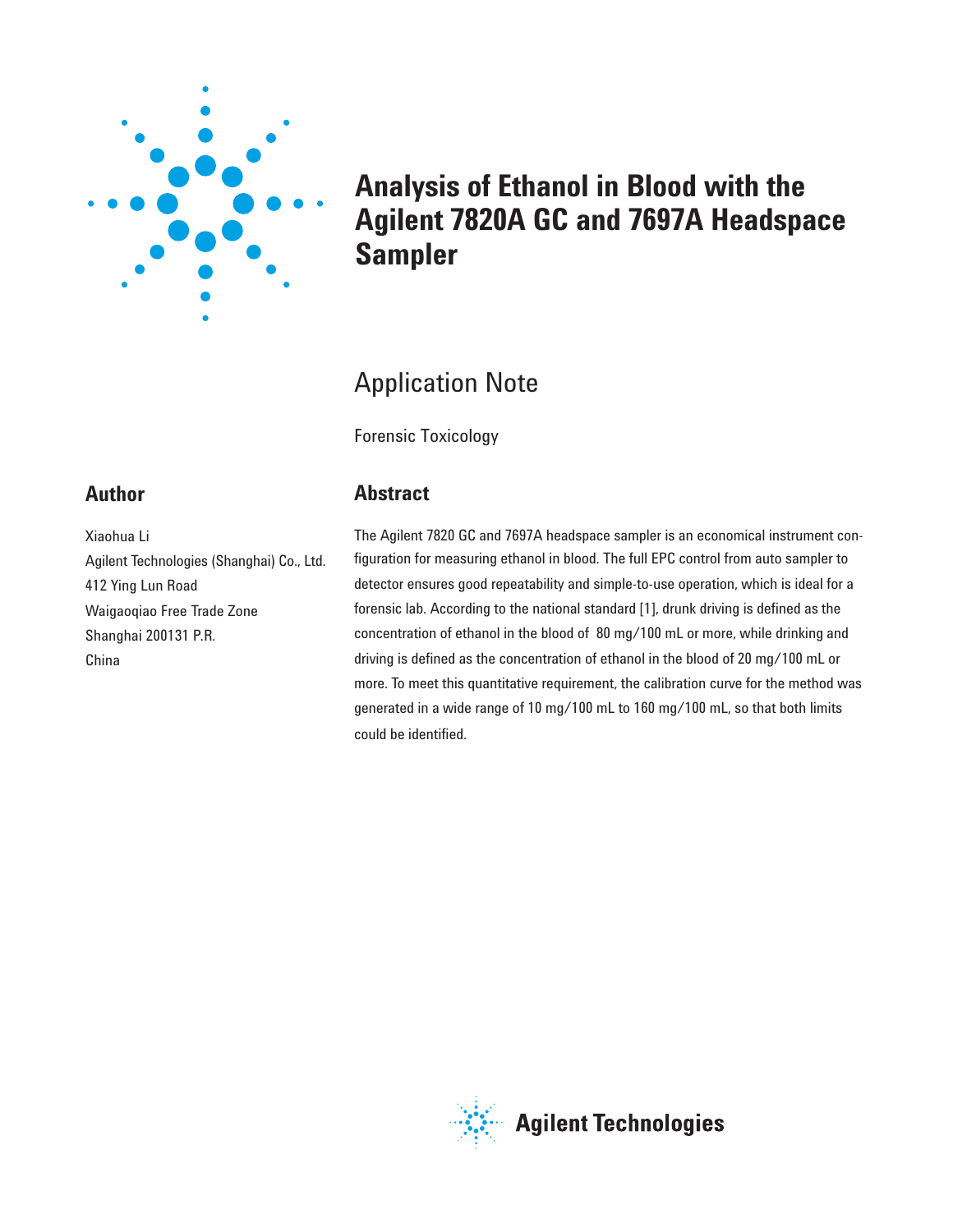## **Introduction**

For law enforcement purposes, blood alcohol content is used to define intoxication, and provide a justifying measure of violation. The need has risen for a reliable, fast, and accurate blood alcohol test. This application note provides a simple, reliable, and fast solution that meets the latest national standards for measuring the ethanol content in blood [2].

## **Experimental**

*Table 1. Typical GC Conditions*

| Inlet settings      | 200 °C, split ratio: 10:1                            |              |  |  |  |
|---------------------|------------------------------------------------------|--------------|--|--|--|
| Column              | DB-ALC2 0.32 mm $\times$ 30 m, 1.2 µm (p/n 123-9234) |              |  |  |  |
| Column flow $(N_2)$ | 12 mL/min, constant flow                             |              |  |  |  |
| Oven temp program   | 40 °C (7 min)                                        |              |  |  |  |
|                     | Temperature:                                         | 250 °C       |  |  |  |
| FID setting         | $H_2$ flow:                                          | $40$ mL/min  |  |  |  |
|                     | Air flow:                                            | $400$ mL/min |  |  |  |
|                     | Make up $(N_2)$ : 45 mL/min                          |              |  |  |  |
|                     |                                                      |              |  |  |  |

Data acquisition rate 20 Hz

*Table 2. Typical HS Conditions*

#### **Temperatures**

| Oven                     | 85 °C                     |
|--------------------------|---------------------------|
| Loop                     | 85 °C                     |
| Transfer line            | 100 °C                    |
| Times                    |                           |
| GC cycle time            | $15$ min                  |
| Press equib time         | $0.1$ min                 |
| Vial equib time          | $15 \text{ min}$          |
| Inject time              | $0.5$ min                 |
| Vial                     |                           |
| Fill mode                | <b>Flow-limited press</b> |
| Ramp rate                | 20 psi/min                |
| Fill pressure            | 15 psi                    |
| Final pressure           | 10 psi                    |
| Fill flow                | 50.00 mL/min              |
| Final hold               | $0.05$ min                |
| Fill mode                | Advanced                  |
| Vent after extraction No |                           |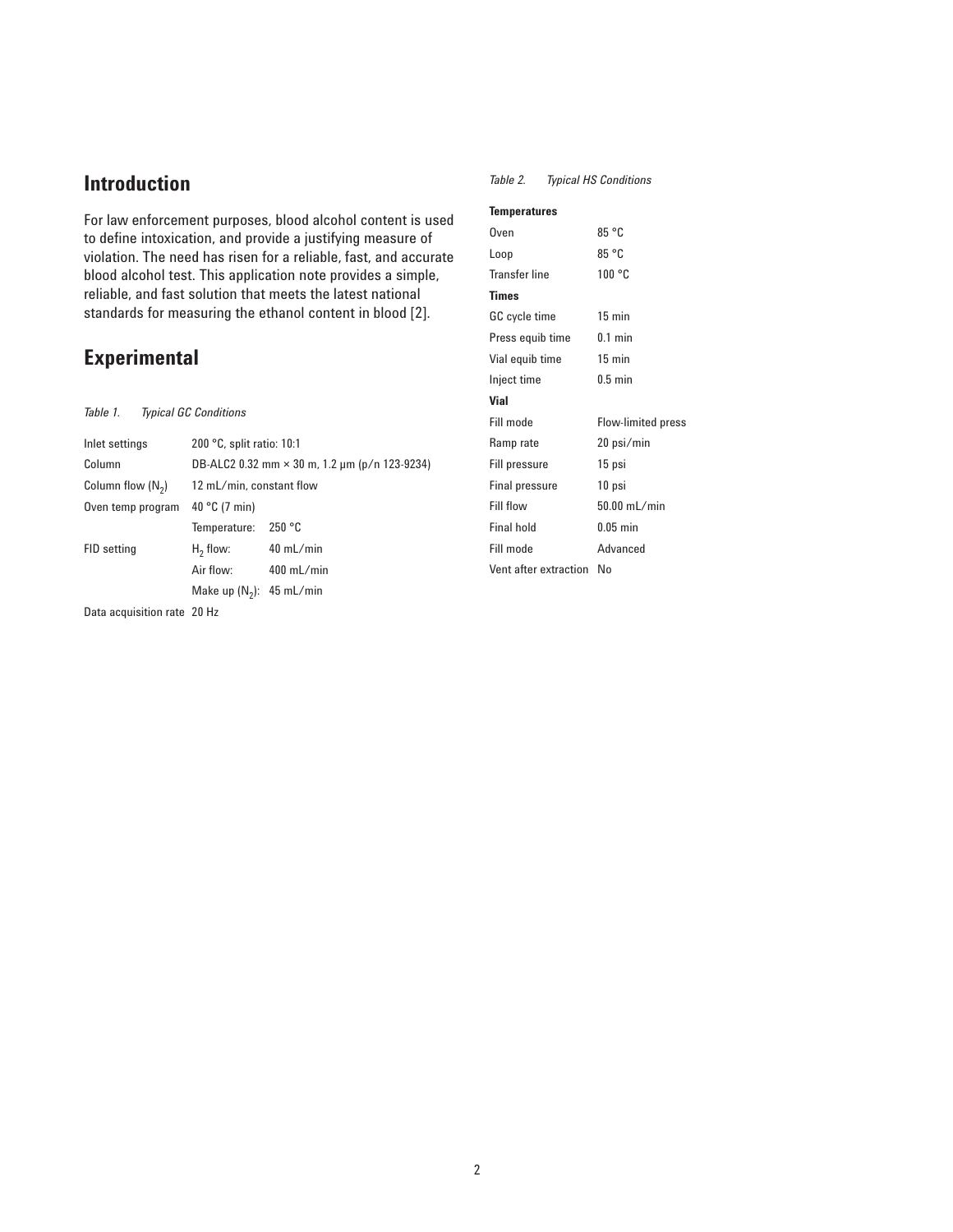

*Figure 1. Overlapped chromatograms of blank blood sample and ethanol spiked blood sample (ethanol spiked concentration is 40 mg/100 mL, t-Butanol is the internal standard).*

### **Results**

#### **Chromatogram**

Figure 1 shows the overlapped chromatograms of blank blood sample and ethanol spiked blood sample. The ethanol spiked blood sample is prepared by adding ethanol water solution into 0.49 mL blank blood sample in 20 mL headspace vial. T-butanol is added into the headspace vial as internal standard. The retention times of ethanol and t-butanol are confirmed by individual headspace injections before real sample analysis.

### **Linearity**

Five levels of ethanol water solution are prepared in 100 mL flasks with concentrations of 500 mg/100 mL, 1,000 mg/100 mL, 2,000 mg/100 mL, 4,000 mg/100 mL and 8,000 mg/100 mL. Then 10 µL of ethanol water solution is added into 0.49 mL blank blood sample in 20 mL headspace vial. The final concentrations of ethanol standard blood samples are: 10 mg/100 mL, 20 mg/100 mL, 40 mg/100 mL, 80 mg/100 mL and 160 mg/100 mL. One hundred microliter of t-butanol with concentration of 200 mg/100 mL is added in each vial as internal standard. Figure 2 shows the calibration curve for five levels.



*Figure 2. Calibration curve of ethanol standards in blood sample.*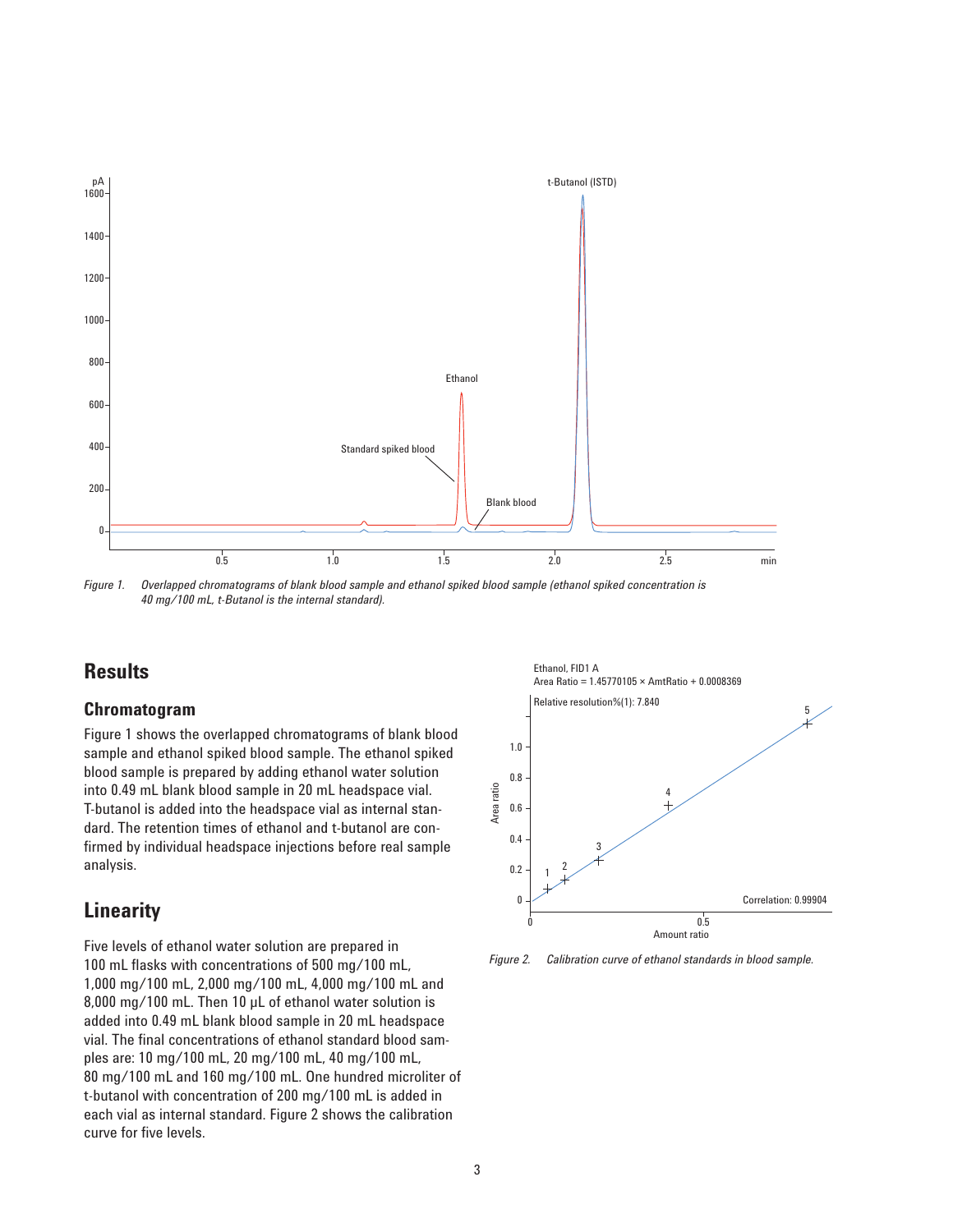## **Repeatability**

Five spiked blood samples were analyzed with the concentration of 60 mg/100 mL. The repeatability results are shown in Table 3.

retention time and peak area. *Table 3. RSD(%) Results of Five Spiked Blood Samples Analysis*

| Peak Area             | 1     | 2     | 3     | 4     | 5     | $RSD(\%)$ |
|-----------------------|-------|-------|-------|-------|-------|-----------|
| Ethanol               | 1752  | 1570  | 1604  | 1575  | 1615  | 4.6       |
| t-Butanol (ISTD)      | 3778  | 3651  | 3608  | 3693  | 3716  | 17        |
|                       |       |       |       |       |       |           |
| <b>Retention Time</b> | 1     | 2     | 3     | 4     | 5     | $RSD(\%)$ |
| Ethanol               | 1.581 | 1.581 | 1.580 | 1.580 | 1.580 | 0.03      |

## **Conclusion**

An Agilent 7820A GC configured with a 7697A headspace sampler provides a fast and economical solution for the analysis of ethanol in blood. The headspace sampler provides very simple sample preparation, while the EPC control and automatic injection provides excellent repeatability for both



*Figure 3. Repeatability—60mg100/mL ethanol standards spiked in blood sample (5 runs).*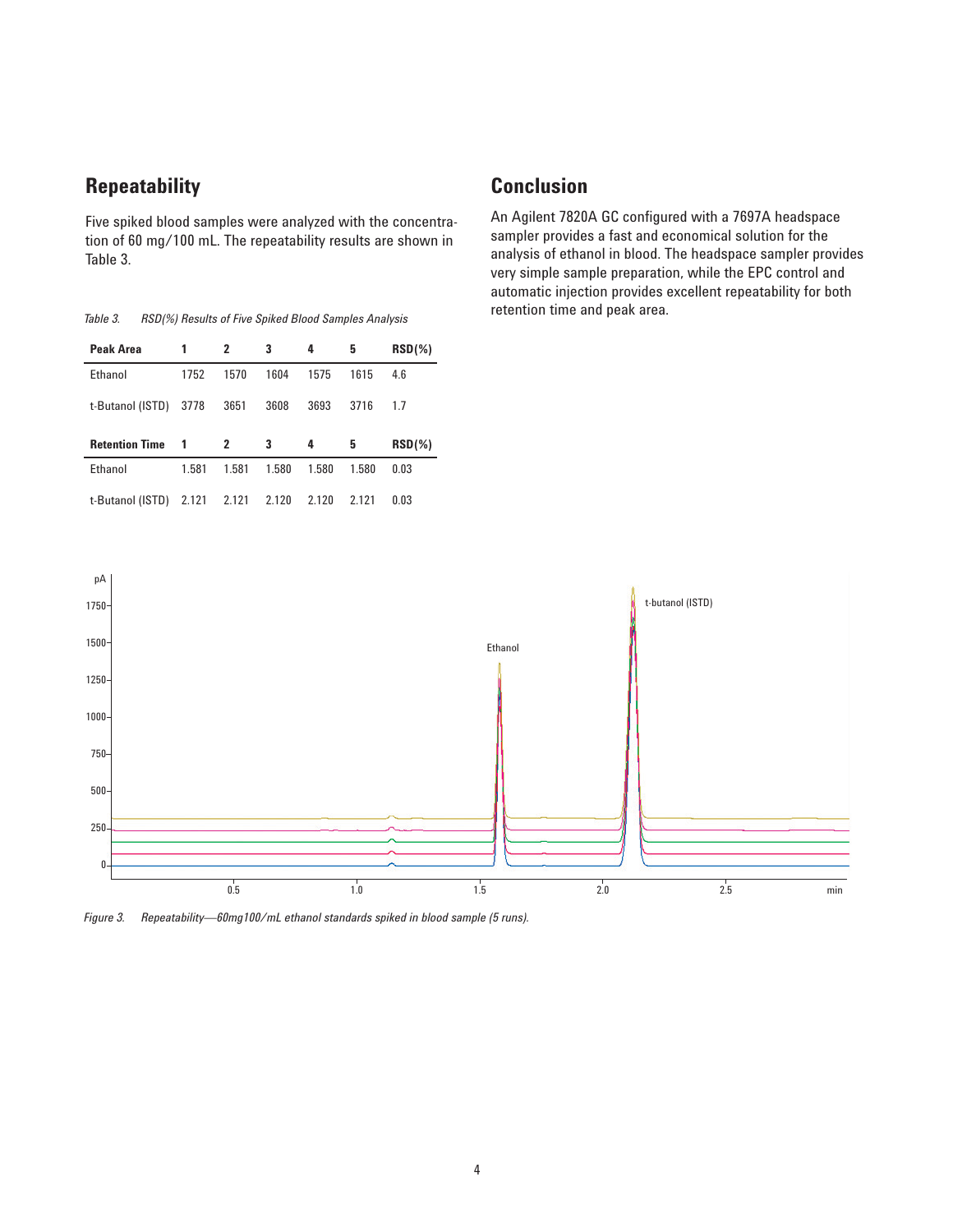## **References**

- 1. GB19522-2004 Blood-breath alcohol concentration and examination for driving.
- 2. GA/T842-2009 Analysis method for ethanol concentration in blood.

## **For More Information**

These data represent typical results. For more information on our products and services, visit our Web site at www.agilent.com/chem